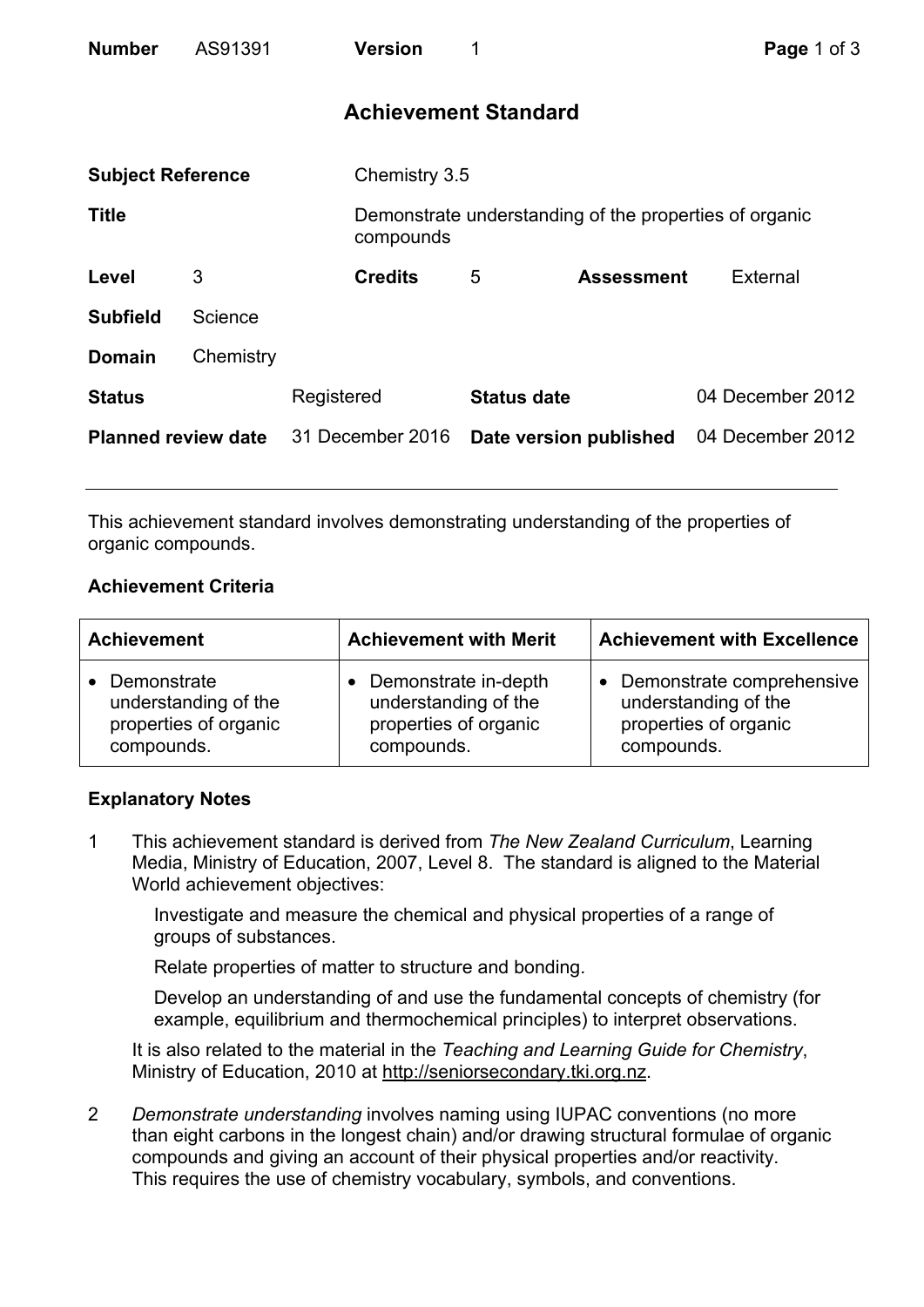*Demonstrate in-depth understanding* involves making and explaining links between structure, functional groups, physical properties, and reactivity of organic compounds. This requires explanations that use chemistry vocabulary, symbols, and conventions.

*Demonstrate comprehensive understanding* involves elaborating, justifying, relating, evaluating or comparing and contrasting the links between the structure, functional groups, physical properties and/or reactivity of organic compounds. This requires the consistent use of chemistry vocabulary, symbols, and conventions.

- 3 *Organic compounds* are limited to those containing one or more of the following functional groups: alkene, haloalkane, amine, alcohol, aldehyde, ketone, carboxylic acid, ester (including triglycerides), acyl chloride, and amide.
- 4 Structure includes functional groups and isomerism (constitutional isomers and stereoisomers).
- 5 Reactivity of organic compounds is limited to:
	- substitution reactions using the following reagents: concentrated HCl, HBr, SOCl<sub>2</sub>, NaOH, KOH (in alcohol or aqueous solution), concentrated  $NH<sub>3</sub>$ , primary amines, primary alcohols/H<sup>+</sup>, H<sub>2</sub>O/H<sup>+</sup>, H<sub>2</sub>O/OH<sup>-</sup> (Substitution reactions include esterification, condensation, hydrolysis, and polymerisation.)
	- oxidation reactions using the following reagents:  $MnO<sub>4</sub><sup>-7</sup>/H<sup>+</sup>, Cr<sub>2</sub>O<sub>7</sub><sup>2</sup><sup>-7</sup>/H<sup>+</sup>, Tollens',$ Fehling's and Benedict's. Reduction of aldehydes and ketones with NaBH4
	- elimination reactions using the following reagents: KOH in alcohol and concentrated  $H_2SO_4$  (includes major and minor products from asymmetric alcohols and haloalkanes)
	- polymerisation reactions involving formation of polyesters and polyamides including proteins
	- addition reactions of alkenes (used for the identification of the products of elimination reactions).
- 6 Physical properties of organic compounds may be used to distinguish between organic compounds and are limited to:
	- solubility
	- melting point and boiling point
	- rotation of plane-polarised light.
- 7 Assessment Specifications for this achievement standard can be accessed through the Chemistry Resources page found at http://www.nzqa.govt.nz/qualificationsstandards/qualifications/ncea/subjects/.

## **Replacement Information**

This achievement standard replaced unit standard 6344 and AS90698.